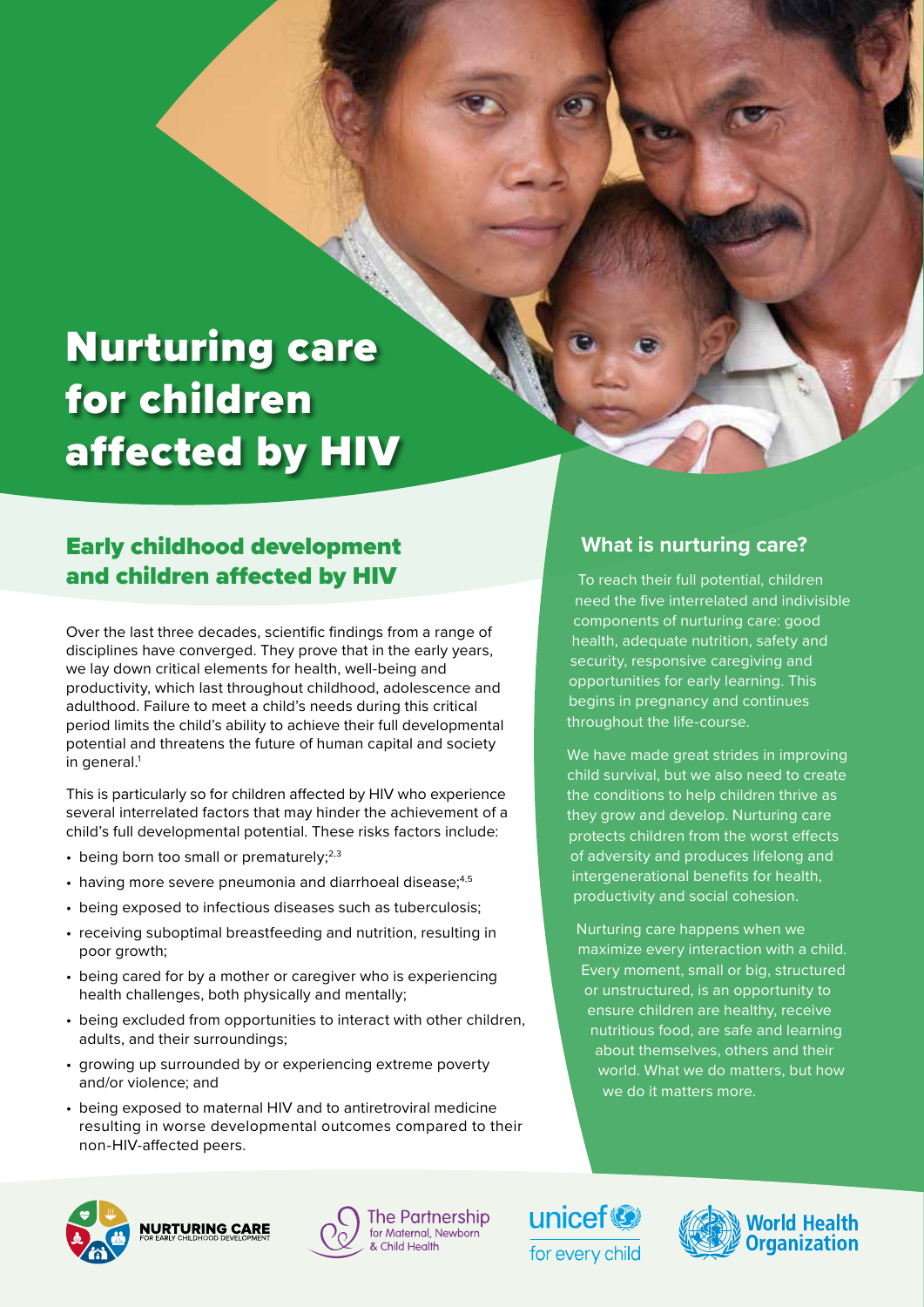Children affected by HIV include:

- children living with HIV
- children who are exposed to HIV and uninfected
- children with caregivers or household members living with HIV

The health services sector has a longstanding relationship and multiple contacts with families affected by HIV, including offering HIV prevention, testing and treatment services to women and children. In this capacity, health care providers can help change the life trajectory of children affected by HIV. Routinely provided services can support families and caregivers to care for themselves so they, in turn, can provide nurturing care to help children reach their full developmental potential. This brief outlines what is already happening and what can be strengthened or added to maximize the available opportunities within existing health services to change the life trajectory of young children affected by HIV for the better.

### Nurturing care ensures children affected by HIV survive and thrive

**More children affected by HIV are surviving.** Advances in access to routine services and HIV prevention and care services means that more mothers living with HIV are surviving as are more of the 1.3 million infants born to them each year.<sup>1</sup> But the work is not yet done.

**Surviving is not enough**. For these children to achieve their full potential, we must put in place the enabling environment and necessary conditions to help them thrive. This is particularly true for children who are living with HIV and those exposed to HIV even if they are uninfected.

- Worldwide, 530 000 children aged five years and younger are living with HIV and 5.4 million children aged five years and younger are HIV-exposed and uninfected.<sup>1</sup>
- In Botswana, Eswatini, Lesotho and South Africa, countries with the highest burden of HIV, more than one in five children are HIV exposed and uninfected.<sup>1</sup>

A new focus is needed on securing HIV-free survival and optimal early childhood development.

Routine services for maternal, newborn and child health and nutrition and HIV prevention and care services can help achieve this by identifying, protecting and supporting families and caregivers so they can provide their children nurturing care.

**A new focus – survival and optimal early childhood development.** For children to be able to lead healthy, productive, and fulfilling lives, they need nurturing care. Nurturing care promotes children's development and protects them from the harmful effects of adversity by lowering their stress levels and promoting emotional and cognitive coping mechanisms. Primary caregivers are the closest people to the child and thus the best providers of nurturing care. But, they cannot do it alone. Every routine health service and HIV prevention and care service is an opportunity to support the physical and mental well-being of the caregiver and child, as well as model and build the confidence and capacity of caregivers to provide their children nurturing care. Applying a nurturing care lens to all interactions with caregivers and children can ensure children survive, thrive, and reach their full developmental potential.

#### **The solution - apply a nurturing care lens within existing health services.**

Routine services, such as for antenatal, childbirth and postnatal care, immunization and sick child care, can ensure that all children, independent of any risk receive universal support. However, because children affected by HIV experience additional risks, services specifically designed to prevent and manage HIV can go one step further by providing targeted support for nurturing care to families and chidren affected by HIV. By applying a nurturing care lens, these touchpoints in the health system that already interface with HIV-affected children and their caregivers can contribute substantially to optimizing early childhood development (see Figure 1).

# What are the nurturing care components?



Refers to the health and well-being of the children and their caregivers. Why both? We know that the physical and mental health of caregivers can affect their ability to care for the child.



#### **Adequate nutrition**

Refers to maternal and child nutrition. Why both? We know that the nutritional status of the mother during pregnancy affects her health and well-being and that of her unborn child. After birth, the mother's nutritional status affects her ability to breastfeed and provide adequate care.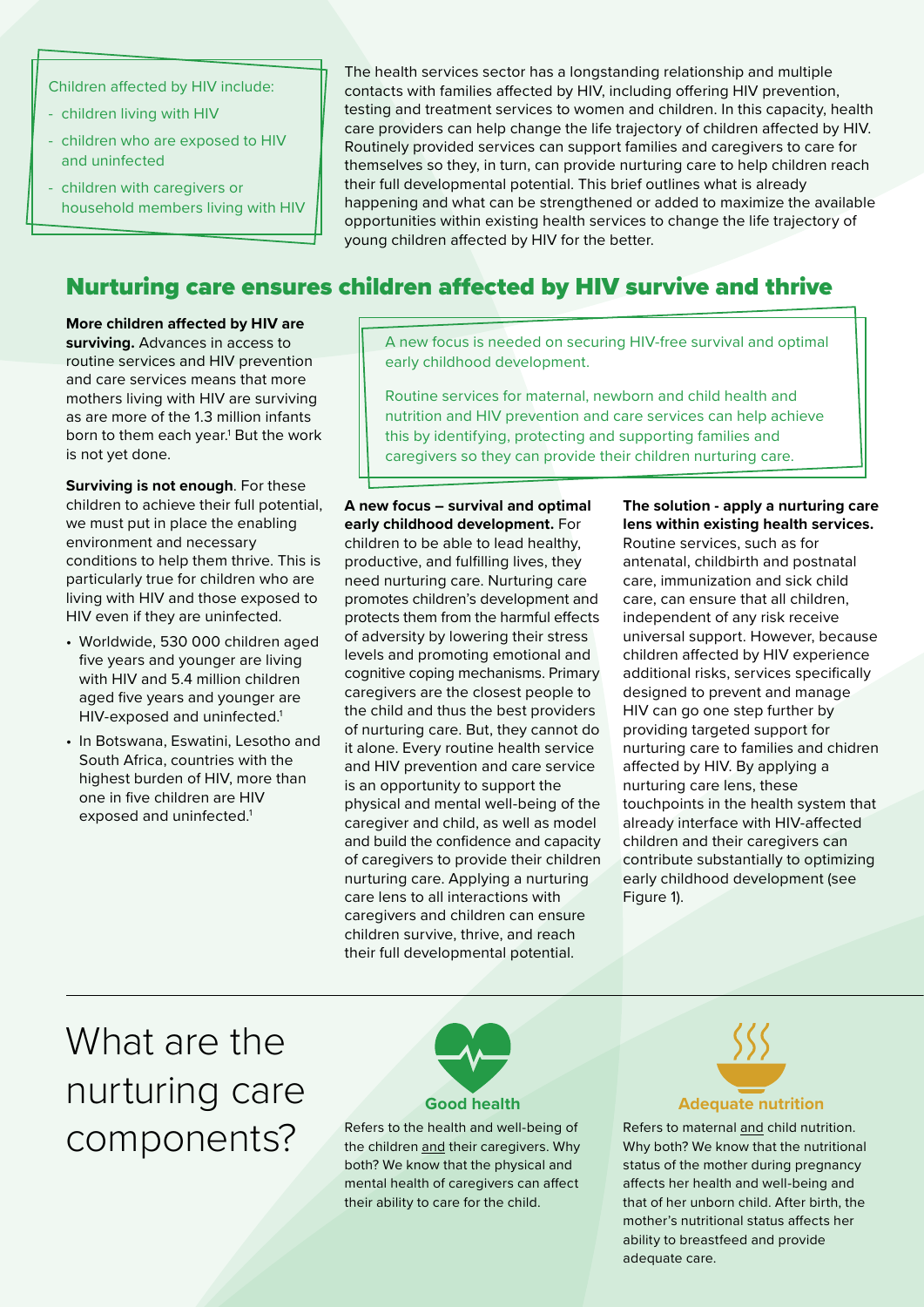#### **Figure 1.** Applying a nurturing care lens to support children affected by HIV

#### **PREGNANCY AND CHILDBIRTH**

- Maternal HIV testing in antenatal care and at delivery
- Maternal antiretroviral therapy (ART) to women known to have HIV
- Maternal pre-exposure prophylaxis (PrEP) to women at high risk of HIV infection

#### **POSTNATAL AND NEWBORN**

- Maternal linkage to ongoing HIV care and ART services
- Infant birth HIV testing (in some settings)
- Infant antiretroviral (ARV) prophylaxis initiated at birth
- Maternal PrEP to women at high risk of HIV infection

#### **INFANT AND TODDLER**

- Support for optimal infant young child feeding
- Repeated maternal HIV testing in breastfeeding women previously tested HIV-negative
- Repeated infant HIV testing until the end of breastfeeding period
- Continued provision of infant ARV prophylaxis

## **Goal**

for children born to women with HIV:

**HIV-free survival WITH optimal early childhood development**

**Routine care for maternal HIV and perinatal and postnatal HIV transmission prevention**

### Remember

*Routine MNCH and HIV prevention and care services, play an instrumental role in ensuring the good health and adequate nutrition of caregivers and children.* 

**Routine maternal, newborn and child health services**. High-quality child health services – including immunization, vitamin A supplementation, deworming, growth monitoring and counseling, TB screening, and preventing and managing acute illnesses – all help to secure good health and adequate nutrition for children affected by HIV. High-quality pre-conception and maternal health services promote the physical, mental, and nutritional wellbeing of the mother, which in turn, has a direct impact on the health and nutrition of the child.

**HIV prevention services.** The successful expansion of programmes to prevent perinatal and postnatal transmission of HIV has resulted in an enormous decline in the numbers of children under 5 years currently living with HIV. Such services play an instrumental role in ensuring that children that are HIV exposed begin their life in good health. When children are in good health they can maximize everyday moments that support their physical, emotional,

**HIV care for caregivers living with HIV.** Services that provide treatment and care for caregivers living with HIV ensure caregivers have the strength to care for their children. Infants and very young children are completely dependent on their caregivers to recognize and respond to their needs.

social, and cognitive development.

These needs are not only for nutrition and safety, but also for social engagement, cognitive stimulation, emotional regulation and soothing. Parents who are in poor health will be less able to recognize and respond to their children's needs, which can have negative consequences for children's health, growth, and development. For example, parents in poor health may be too weak or stressed to notice if the child is ill, hungry, happy, sad, tired, or interested in the object just out of their reach. But when parents receive psychosocial support and care for their physical and mental health, they are better able to care for their children



Refers to safe and secure environments for children and their families. Includes physical dangers, emotional stress, environmental risks (e.g., pollution), and access to food and water.



Refers to any opportunity for the infant or child to interact with a person, place, or object in their environment. Recognizes that every interaction (positive or negative, or absence of an interaction) is contributing to the child's brain development and laying the foundation for later learning.



Refers to the ability of the caregiver to notice, understand, and respond to their child's signals in a timely and appropriate manner. Considered the foundational component because responsive caregivers are better able to support the other four components.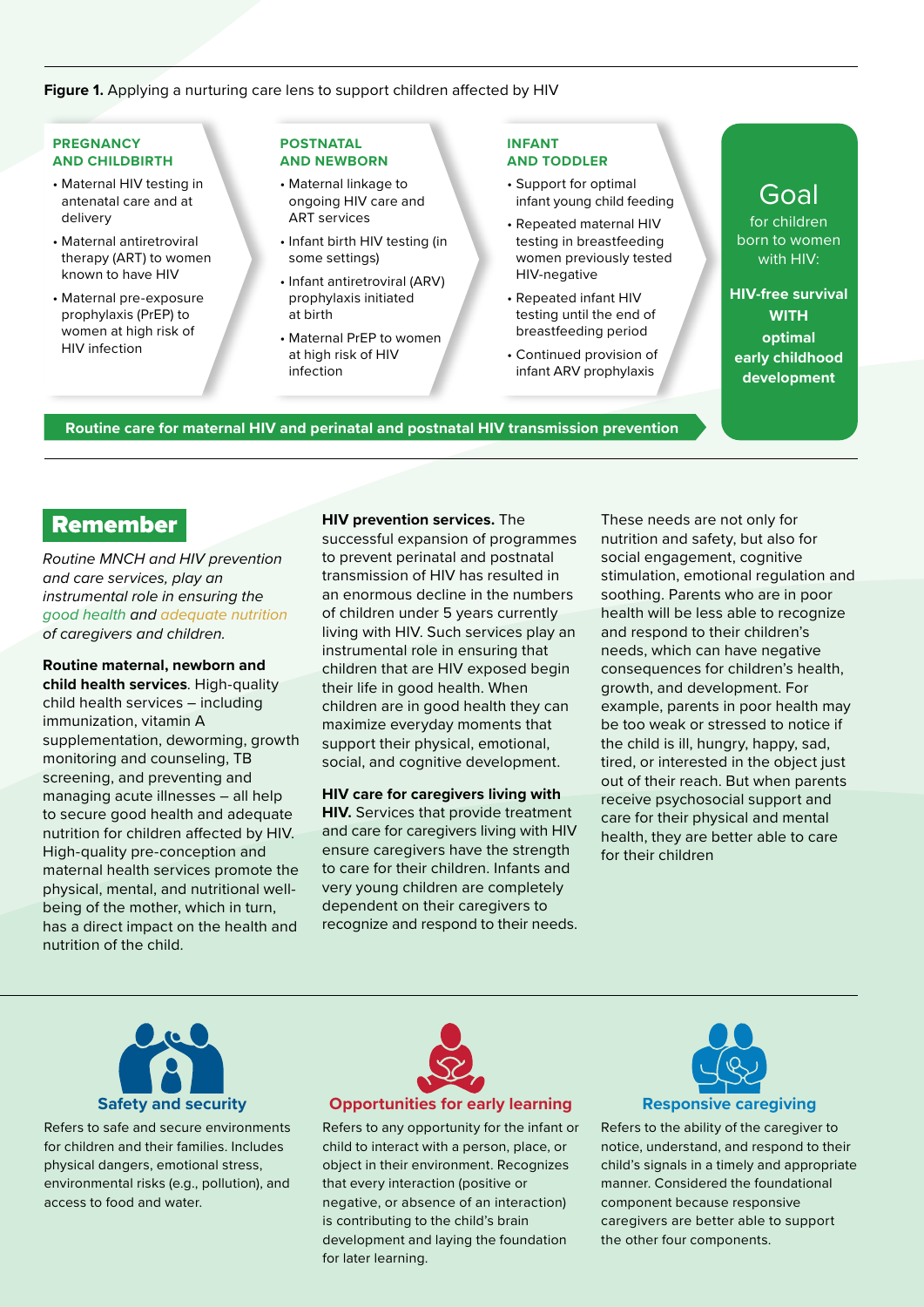### **Strengthen**

*Optimizing support for the nurturing care of children affected by HIV also means early identification and sustained care for families that are affected by HIV. Unfortunately, progress in preventing perinatal and postnatal HIV transmission has not yet fully translated into continuity of appropriate care that caregivers and their children may need. Here are a few examples of services we can strengthen.*

# Early identification of disease to improve maternal and child health outcomes

- **Emphasize repeat HIV testing** of all pregnant and breastfeeding women not known to be living with HIV and link these women and their children to HIV services when required. Early identification of mothers living with HIV ensures more timely linkages to treatment and care for the mothers and perinatal and postnatal HIV testing and prevention interventions for their children.
- **Regularly screen for TB contacts** and related symptoms among children affected by HIV and their families and link to TB prevention or treatment services when required. Children affected by HIV are more often exposed to TB in the home. Regular screening and linkage provides opportunities for preventive therapy or early treatment.

## Routine care for caregivers and children

- In all contacts that caregivers and young children have with health services, **encourage exclusive breastfeeding and healthy child feeding habits**. Many women living with HIV and their families still experience challenges related to infant feeding choices. Continually encourage and reinforce the benefits of exclusive breastfeeding for the first six months with continued breastfeeding and complementary foods after six months, while mothers are receiving antiretroviral therapy. This can support women living with HIV to sustain optimal breastfeeding practices and improve nutritional outcomes for their children.
- Always **ask about the caregiver's well-being and their HIV care**. Enquire about the welfare of all caregivers in the family. It is crucial that caregivers living with HIV tend to their own health in order to have the energy and emotional availability to care for their children.
- **Encourage mothers to invite male partners** to the health facility for HIV testing and other health related services and information. Engage male partners at the health facility to discuss the importance of nurturing care and their important role in their child's healthy development.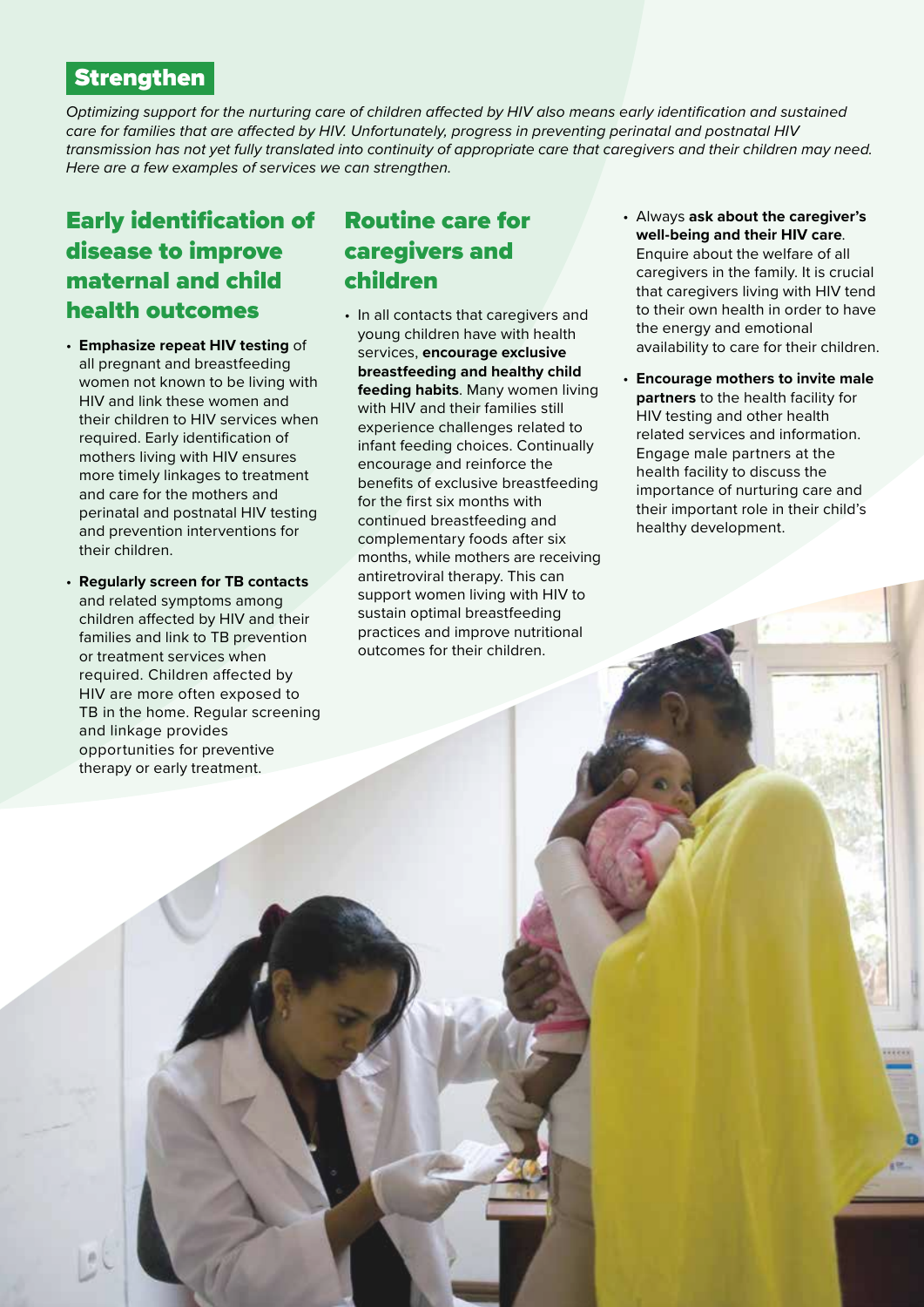#### **Figure 2.** Recommendations for Care for Child Development



• Give your child affection and show your love • Be aware of your child's interests and respond to them • Praise your child for trying to learn new skills

- Use all encounters with caregivers and their children, including childfocused consultations, as an opportunity to reinforce that parents sustain lifelong antiretroviral therapy for their own and their child's well-being.
- Monitor parents and other caregivers for mental health difficulties and link to mental health and psychosocial support services when required. Parents and other caregivers living with HIV more often experience mental health difficulties. Early identification and support will facilitate safer and more secure environments for children affected by HIV.
- Review immunization records in all child-focused consultations to identify gaps, arrange to redress missed immunizations as soon as possible, and counsel when the next immunization is needed. Children affected by HIV have more infectious diseases but this can be mitigated by receiving all available and recommended immunizations.
- Document and accurately interpret growth charts in child health cards for early identification of children with food insecurity, growth faltering or malnutrition and link to nutrition support programmes when required.
- Assess for unsafe environments, including physical danger, household deprivation or environmental risks and link children and families to community networks and social protection schemes when required. Families affected by HIV more often experience social adversity.
- Monitor children's development as part of counselling on responsive caregiving and opportunities for early learning. Children affected by HIV more often experience developmental delays and will benefit from early identification and referral to relevant support services.
- Explain to caregivers how playing and communicating helps children learn new skills. Show caregivers that there are many ways to interact with their child to stimulate his or her development. (See Figure 2).
- Create a health facility environment that ensures confidentiality and in which families feel at ease to disclose personal, social, financial and environmental vulnerabilities and challenges. Unfortunately, in HIV-affected communities, domestic violence, poverty and mental health disorders create highly stigmatized situations. Fostering an empathetic, supportive and confidential environment can improve the uptake of support services available to alleviate these situations.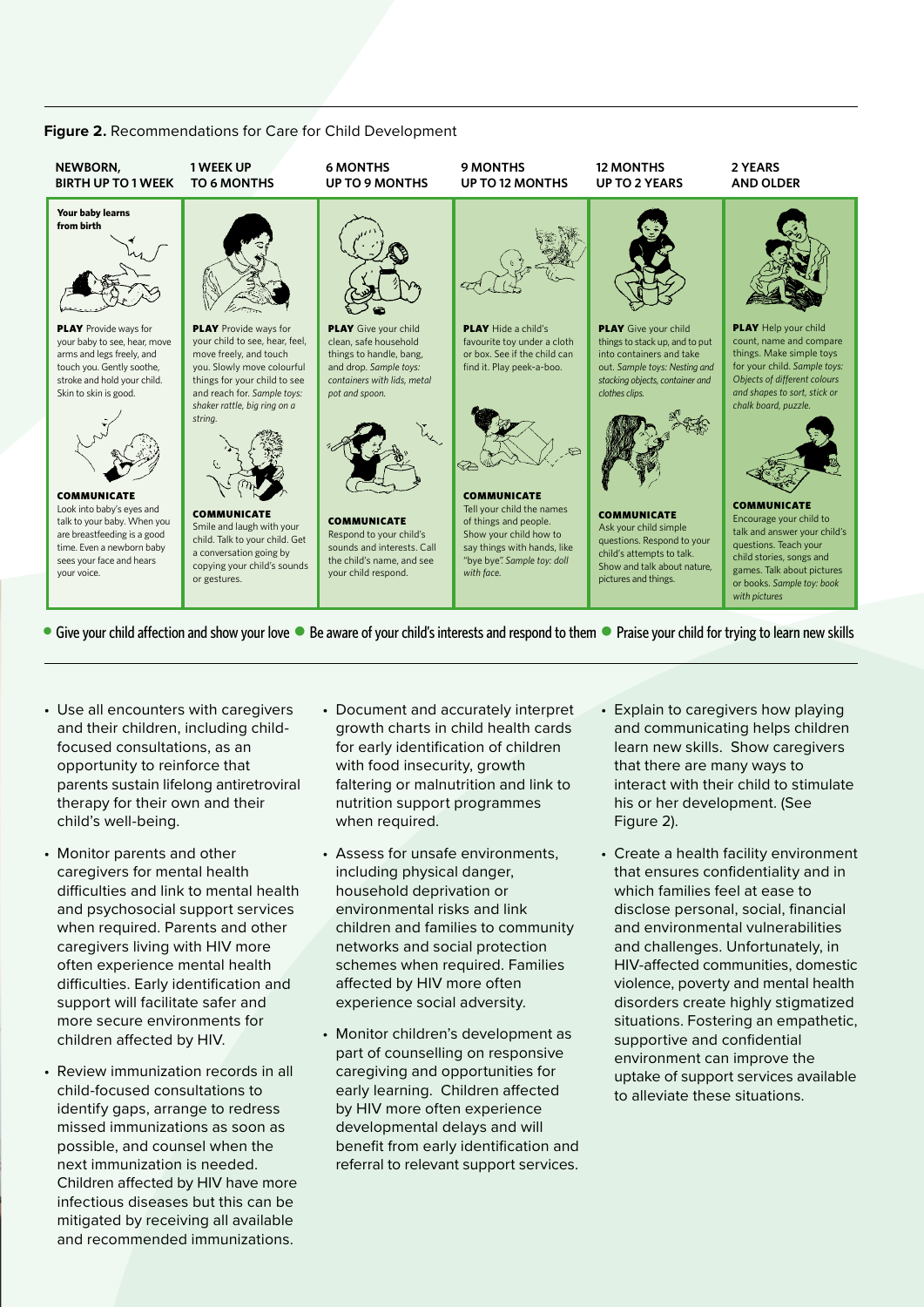### **Did you know?**

- $\checkmark$  The human brain develops faster from conception to age three years than at any other time.
- $\checkmark$  More than 80% of a human brain is formed in the first three years.
- $\checkmark$  The care and support parents and other caregivers provide children in the earliest years is critical for healthy brain development.
- $\checkmark$  In the first years of life, parents, close family members, and other caregivers are the closest to the young child and thus the best providers of nurturing care. In order to provide caregivers with time and resources to provide nurturing care, policies, services, and community supports need to be in place.
- $\checkmark$  Nurturing care improves health, productivity and social cohesion throughout a lifetime, and the benefits continue into the next generation.
- $\checkmark$  In low- and middle-income countries, 250 million children younger than five years – more than 40% of children – have greater risk of not reaching their developmental potential because of poverty and neglect.
- Every US\$ 1 invested in early childhood development interventions can return as much as US\$ 13.
- $\checkmark$  Nurturing, protecting and supporting caregivers and children is essential to achieve the **Sustainable** Development Goals.6

# Add

*Adding a nurturing care lens to routine maternal, newborn and child health (MNCH) and HIV prevention and care services can improve the quality of the engagement between health care workers and caregivers. As a mother's experience of care improves, she may be more likely to return for care for both herself and her children. Doing so supports the achievement of perinatal and postnatal HIV prevention targets and the UNAIDS 95–95–95 targets and puts children on a trajectory to survive, thrive and reach their full developmental potential. Below are examples of actions that can be taken at national-, facility- and community-levels.*

### National-level actions

- **Create a multisectoral coordination mechanism** to examine opportunities for supporting nurturing care through routine MNCH and HIV prevention and care services. (see Kenya's Smart Start Siaya model).
- Agree on, add, and **monitor nurturing care-relevant indicators** through routine electronic health data systems and where possible disaggregate data by HIV infection and exposure status. Build healthcare worker capacity to collect high quality data for use in program decision making (see Eswatini - Measuring progress in early childhood development).
- **Update national pre-service and in-service training of healthcare workers** posted in routine MNCH services and HIV prevention and care services to include content on developmental risks for children affected by HIV, parental well-being, nurturing care and strategies on how they can support families during consultations to provide nurturing care for young children.
- Use public awareness campaigns, video messaging and radio communication to **generate demand for services** that care for the caregivers and support caregivers to provide nurturing care (see Botswana's Early Moments Matter and South Africa's Side-by-Side campaigns).
- **Adopt child-friendly policies**, including social protection policies such as resources in cash or in kind for the most vulnerable families (Botswana's Early Moments Matter).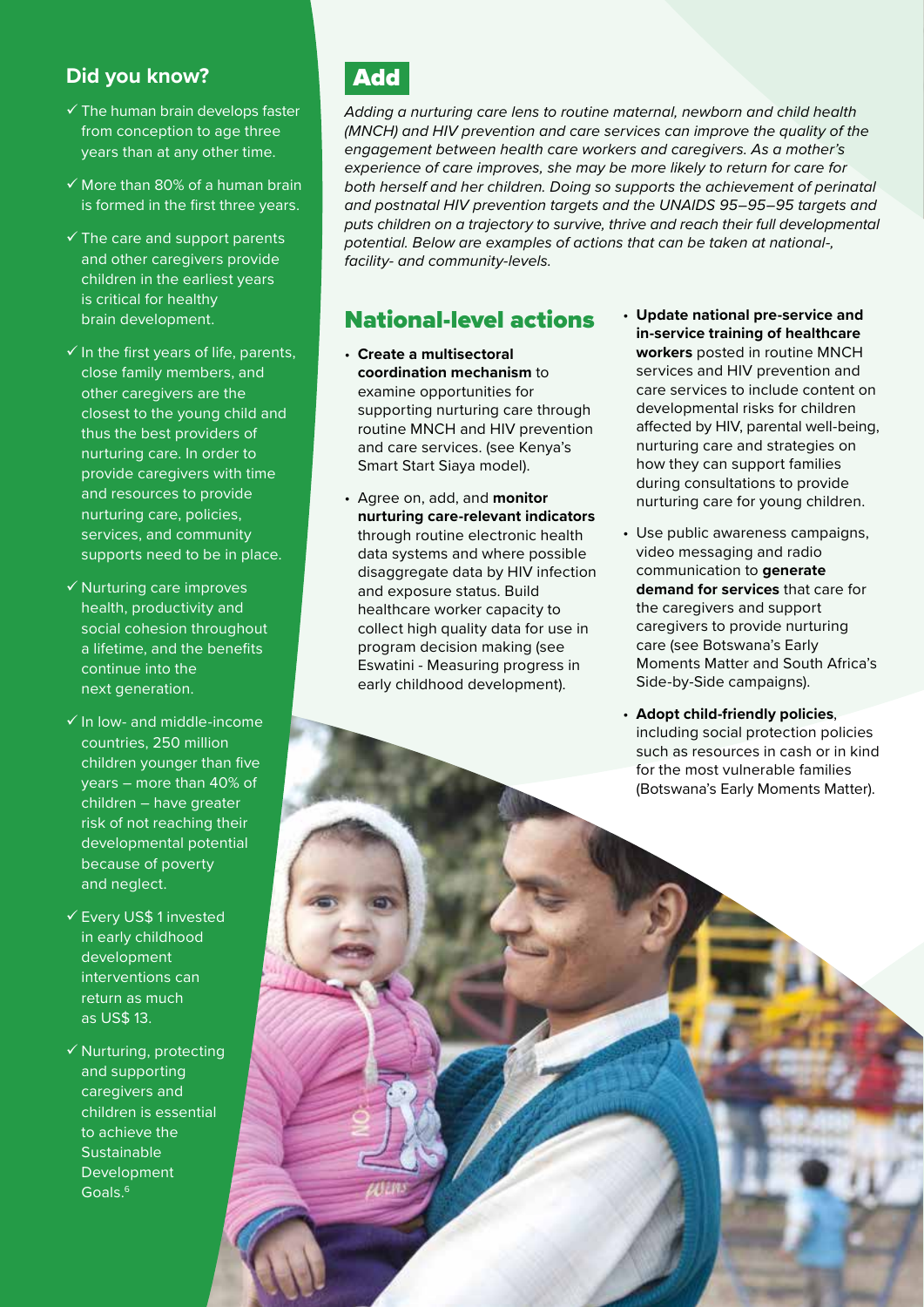

### **Children < 5 years in 2018**

- Number of children living with HIV: 30 000
- Number of children HIV exposed uninfected: 263 000

Kenya

- Prevalence of children HIV exposed uninfected: 4%

#### Kenya's Smart Start SIaya model

Siaya County in western Kenya experiences high child and maternal mortality and has a general population HIV prevalence of 21%, much higher than the national prevalence of 6%. In 2018, the government embarked on a process to right the future for Siaya's children and families. The Smart Start Siaya model is built on five pillars: i) government-led whole-of-government action; ii) a multisectoral whole-ofsociety approach; iii) informed by the evidence of the first 1000 days being critical; iv) a life-course approach emphasizing the continuum of care; and v) riding on every opportunity and every available platform. To realize this, the Smart Start Siaya implementation approach is one of planning together as all sectors, implementing by sector and monitoring progress jointly. The Smart Start Siaya model has garnered high-level government and diplomatic support to create an enabling policy environment and ensure accountability, philanthropic donor support to champion nurturing care in the county and achieve capacity development in early childhood development.



### **Children < 5 years in 2018**

- Number of children living with HIV: 3 000
- Number of children HIV exposed uninfected: 50 000
- Prevalence of children HIV exposed uninfected: 33%

#### Eswatini – measuring progress in early childhood development

Eswatini is the country with the highest HIV prevalence. One in three children is HIV exposed and uninfected. By establishing a national Early Child Development Technical Working Group, a multisectoral early child care and development framework has been developed that integrates support for optimal early childhood development into all health system platforms.

Eswatini is measuring progress towards achieving nurturing care with measurable indicators. Indicators include:

- % of mothers and fathers engaged in activities with children that promote learning and stimulation;
- % of children living in households providing early stimulation;
- % of children 0–23 months left alone within the past week;
- % of children left with a child younger than 10 years in the past week;
- % of children younger than 2 years who have books in the household; and access to early childhood development support materials;
- % of children who have handmade toys.

The Working Group is advocating for the inclusion of these early childhood development indicators into the electronic patient-level client management information system being scaled up in health facilities across Eswatini. Adding the ability to disaggregate these indicators by HIV-affected households or families could be a powerful platform to understand whether implementing the early child care and development framework is influencing HIVaffected and HIV-unaffected households equally. The Working Group promotes strengthening the use of the existing development tracking tools within the national child health card, incorporating the nurturing care approach into national HIV guidelines, and overseeing the development of additional tools that integrate early childhood development for rural health motivators to support the nurturing care agenda in Eswatini.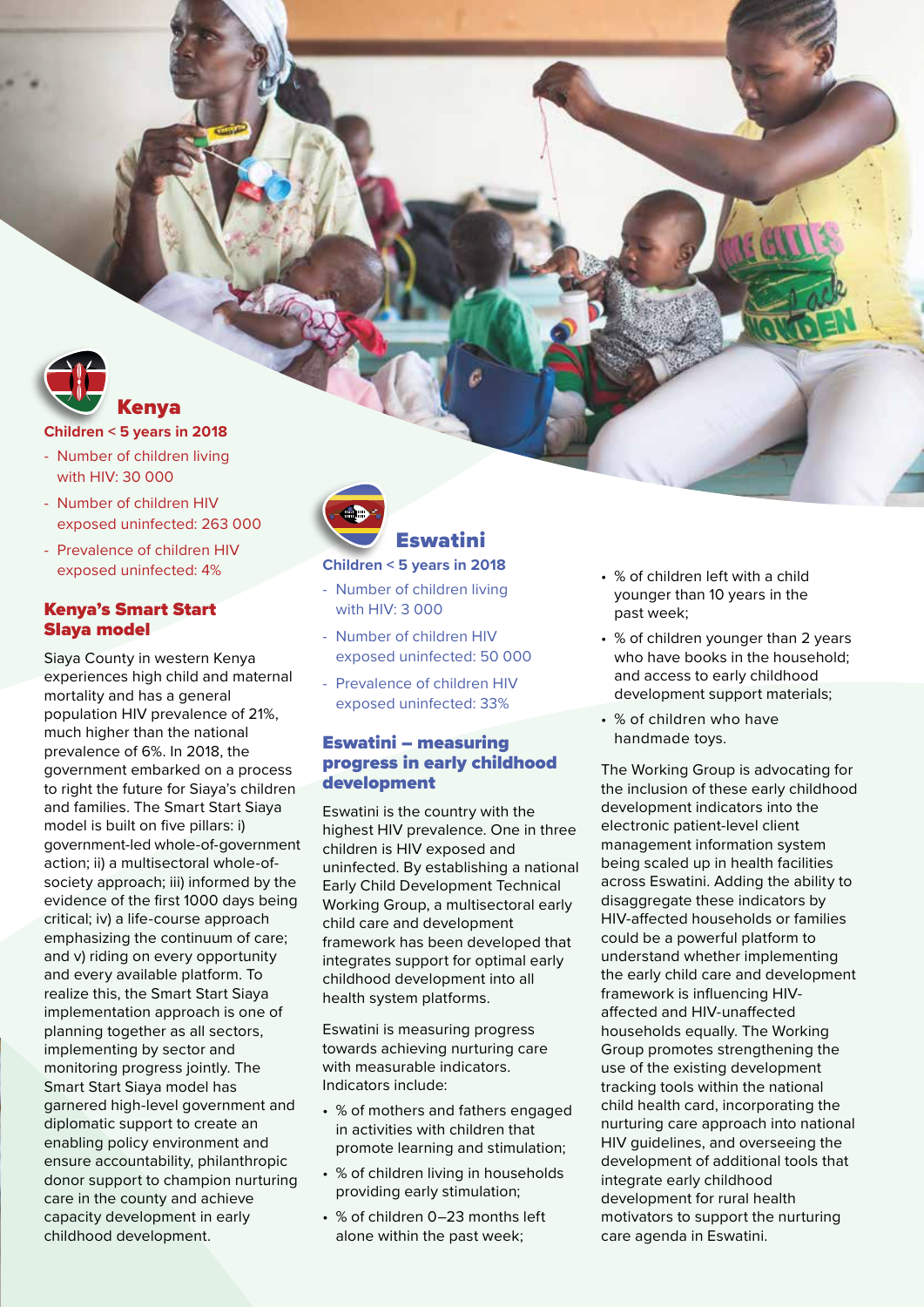

- Number of children living with HIV: 2 000
- Number of children HIV exposed uninfected: 62 000
- Prevalence of children HIV exposed uninfected: 24%

#### Botswana – from policy to action

Botswana has an HIV prevalence of 18.5% among its 2.3 million people. Through strong political will and collaboration with development partners, three ministries signed a policy framework for holistic early childhood development in 2018, galvanizing a multisectoral approach to planning and implementing interventions to improve early childhood development. To move from policy to action, the government, with the support of UNICEF, is conducting an Early Moments Matter campaign with three objectives: i) to increase public understanding of the benefit of stimulation, love, protection and good nutrition in the early years; ii) to mobilize the government to improve early childhood development by increasing investment and scaling up interventions and comprehensive policies; and iii) to mobilize the private sector to implement policies that promote early childhood development for employees and communities, including maternity and paternity leave and support for national early childhood development initiatives. Integrating these initiatives into the existing strong routine child health and HIV prevention, testing and treatment programmes has the potential to substantially realize nurturing care for early childhood development among HIV-affected families in Botswana.



- Number of children living with HIV: 60 000
- Number of children HIV exposed uninfected: 1 400 000
- Prevalence of children HIV exposed uninfected: 23%

#### South Africa's Side-by-Side campaign

The South African National Early Childhood Development Policy published in 2015 delegated responsibility for ensuring that children not only survive but thrive to the National Department of Health. The National Department of Health has embarked on the Side-by-Side campaign with the goal that children should receive nurturing care and protection to enable them to reach their full health, educational and earning potential, as a result of optimal childhood development. Side-by-Side describes the supportive relationship between a child and caregiver and everyone who helps and advises the caregiver; conveys partnership and togetherness; and speaks to the childrearing journey on which caregivers embark with their children and everyone who helps them. The caregiver-held Road to Health Book issued for each child at birth is used to guide caregivers according to the five pillars of what children need to grow and develop: nutrition, love, protection, health care and extra care (see Figure 3). The scope of work of community health workers has been aligned with these five pillars, ensuring that community health workers have the tools to play a key role in providing comprehensive services to support early childhood development. Radio dramas that incorporate Side-by-Side messages on nurturing care are being broadcast on 11 national radio stations in 10 official languages and reach 4.2 million listeners each week. South Africa has the largest population of children affected by HIV in the world. Integrating the Side-by-Side campaign into HIV prevention and care services within the health system has great potential to benefit HIV-affected families.

**Figure 3.** The Road to Health booklet's five themes: what children need to grow and develop

> **NUTRITION** Good nutrition is important for you and your child to grow and be healthy. It starts with breastfeeding.

**LOVE** Your child learns from looking at you when you hold them close to you and love, play and talk to them.

**PROTECTION** Your child can be protected from disease and injury by getting immunised and by playing in safe places.

**HEALTHCARE** Your child needs help from you or a health worker when they are sick or injured.

**EXTRA CARE** Your child may need special care or support and knowing what to do and where to go will help both of you.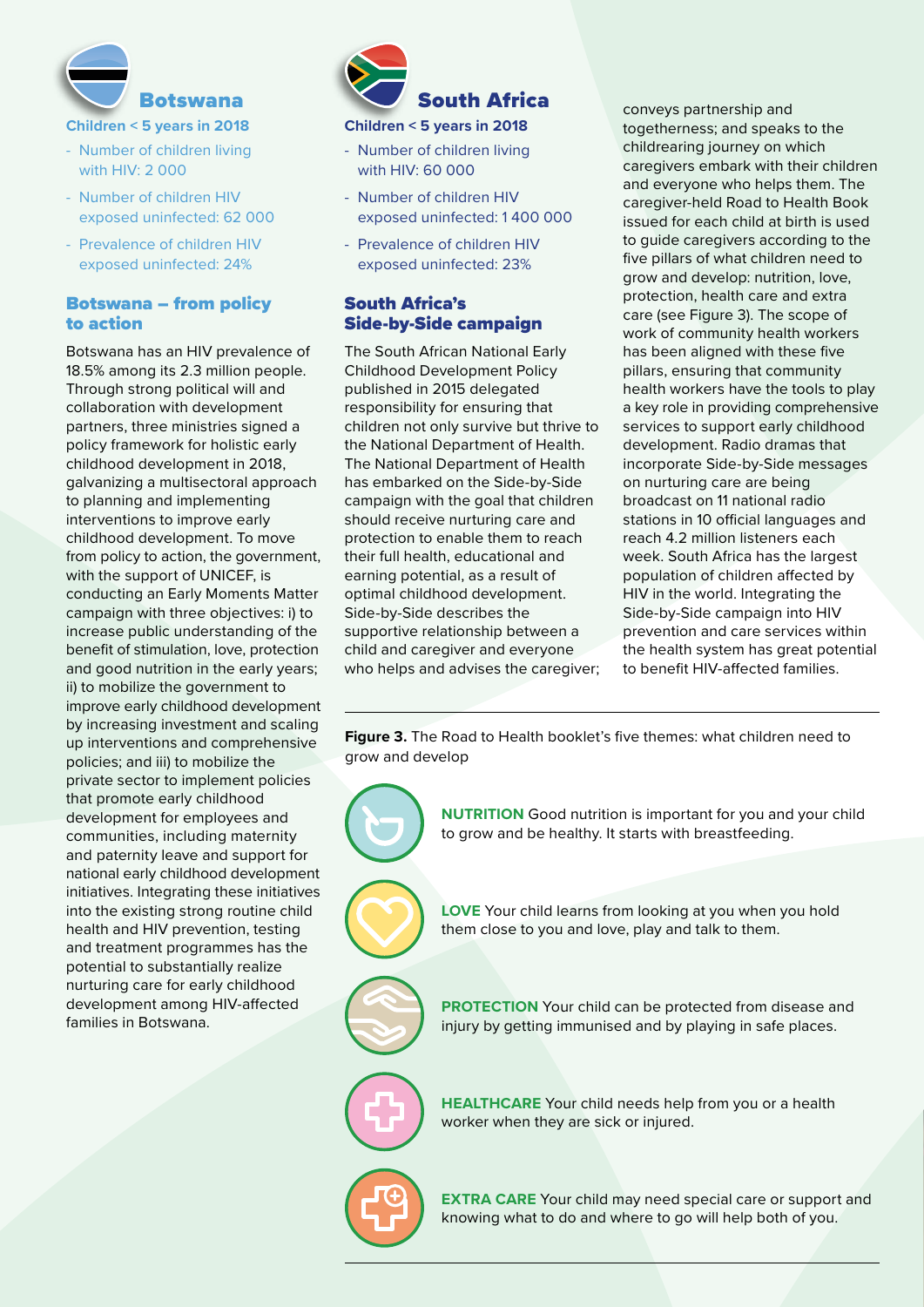# Facility-level actions

- **Equip health-care workers with the knowledge, resources and skills to assess caregiver well-being** and refer caregivers to mental health and psychosocial support services or social protection programs if needed; observe and counsel on caregiver-child interactions; and model, demonstrate and practice age-appropriate communication and play activities during consultations (see Box 1).
- **Develop and maintain colourfully-decorated playboxes or play areas** comprised of low-cost and locally-developed age-appropriate materials to make waiting areas more engaging and attractive for caregivers and children while waiting for services.
- **Provide opportunities for caregivers to learn about and engage in age-appropriate early learning activities** with their children and develop skills to notice, interpret, and respond to their children's cues. Approaches may include utilizing available staff, volunteers or peer mentors to model and promote behaviour in a waiting room or in other areas where there is time to interact with a caregiver and their child.
- **Display posters or show videos in waiting areas and consultation rooms** to educate caregivers on how they can provide their children nurturing care (see Resources section).

#### **Box 1.**

#### **What can you do during a consultation for early infant HIV diagnostic testing?**

When the mother sits down with her infant the first thing the health worker can do is to acknowledge the mother and then deliberately and purposively greet the infant. Make eye contact with the infant and say "Hello, how are you today?". This in itself will be quite a change from what many women will have experienced in terms of adult acknowledgement of their infant. Smiling, playing with the child and speaking in gentle soothing tones is also an important way to model best practices related to nurturing care. If a blood draw is planned, the health care worker should acknowledge to the mother that all blood draws hurt, and that it is likely her infant will not like this procedure and will cry. The health worker should stress that there are many ways to reduce pain related to needles. The health care worker could then ask the mother about what she has learned about how to soothe her infant when s/he is distressed. Some caregivers sing to their infant, others hold them, some may even breastfeed them to soothe them, or a combination of these things. The health worker can also explain that one thing that reduces an infant's experience of pain is when they are looking into the eyes of their mother while listening to her voice talking or singing to them.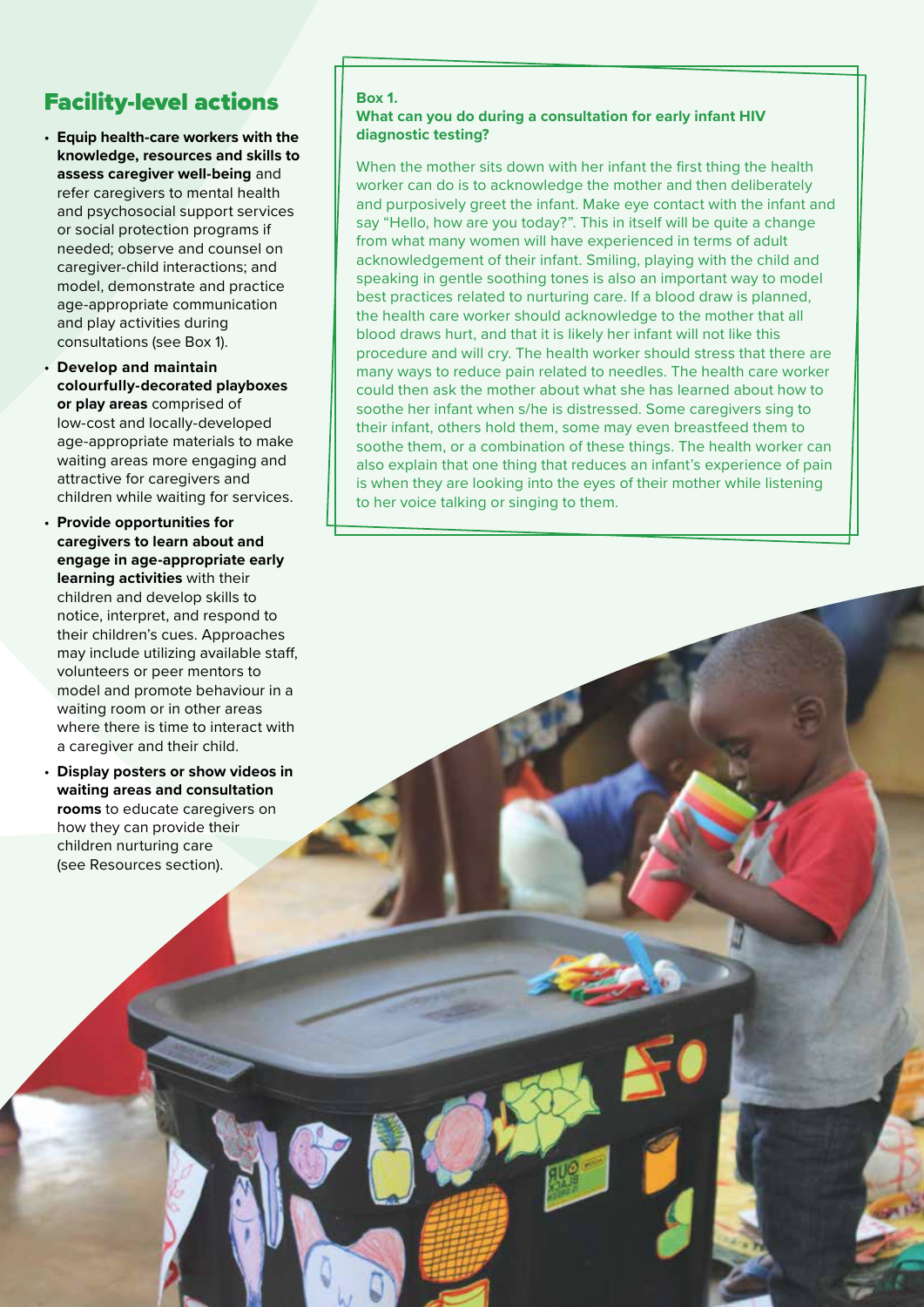# **Community-level actions and all the set of the set of the set of the set of the set of the set of the set of the set of the set of the set of the set of the set of the set of the set of the set of the set of the set of th**

- **Ensure that families who face adversities, including but not exclusively families who are affected by HIV, receive home visits from trained cadres** such as community health workers or Mentor Mothers. Visits can align with the specific needs and goals of the families to include: antiretroviral therapy adherence support; observing and counselling on caregiver-child interactions; modelling responsive caregiving; demonstrating and practicing ageappropriate early learning activities; identifying caregivers who may be experiencing isolation. emotional or economic stress, or poor mental health; and identifying children who require referrals for support with nutritional deficits, developmental delays or health or safety concerns. Engage male partners in the home to promote their understanding of nurturing care and their role in their child's development.
- **Strengthen, build on or create platforms for parents to come together** to provide peer support and share their experience in caring for themselves and supporting their children's health, growth and development. These platforms can reinforce the importance of testing and treatment for HIV, encourage parents to share what they are already doing, discuss challenges, and learn in a non-judgmental setting.
- **Use existing community health outreach programmes**, such as antenatal clinics, immunization and HIV testing, as opportunities to engage caregivers and others in nurturing care.
- **Set up and support Postnatal Clubs, which support mothers living with HIV and their HIVexposed children through the postnatal period.** Postnatal Clubs can synergistically support optimal maternal HIV care, prevent perinatal and postnatal HIV transmission and promote early childhood development (see Box 2).
- **Promote and share the importance of nurturing care through other existing community support groups** such as HIV support groups, adolescent groups and microfinance groups.

# **Postnatal Clubs in South Africa**

Postnatal Clubs (PN Clubs) are one-stop shops designed to improve maternal and infant health outcomes of mothers living with HIV and their infants who are HIV-exposed within a friendly service environment with minimal waiting time. Each PN Club enrolls up to 15 mothers and their infants born in the same month to offer routine postnatal care and HIV services as well as provide nine group education sessions at health facilities. While the focus is on optimizing adherence and retention in HIV services as well as improving uptake of maternal and infant postnatal care, this holistic and patient-centered model also incorporates components of early childhood development support within the education sessions. The group sessions begin when infants are six weeks of age and are brought for their first vaccines. Sessions continue monthly for six months, and subsequently are spaced out to every three months until infants reach 18 months of age. Each Club begins with an hour-long group education session facilitated by a peer mentor after which mother-infant pairs receive comprehensive clinical services from facility nurses. PN Clubs were piloted in Cape Town, South Africa by Medecins san Fronti**è**res (MSF) in partnership with mothers2mothers and the City of Cape Town. Education sessions include: psychosocial support; nutrition assessments; depression screening; family planning initiation and refills; refills for antiretroviral medications; growth monitoring; immunizations; early infant diagnosis testing; development milestone assessments; play and stimulation activities; and support for parenting skills.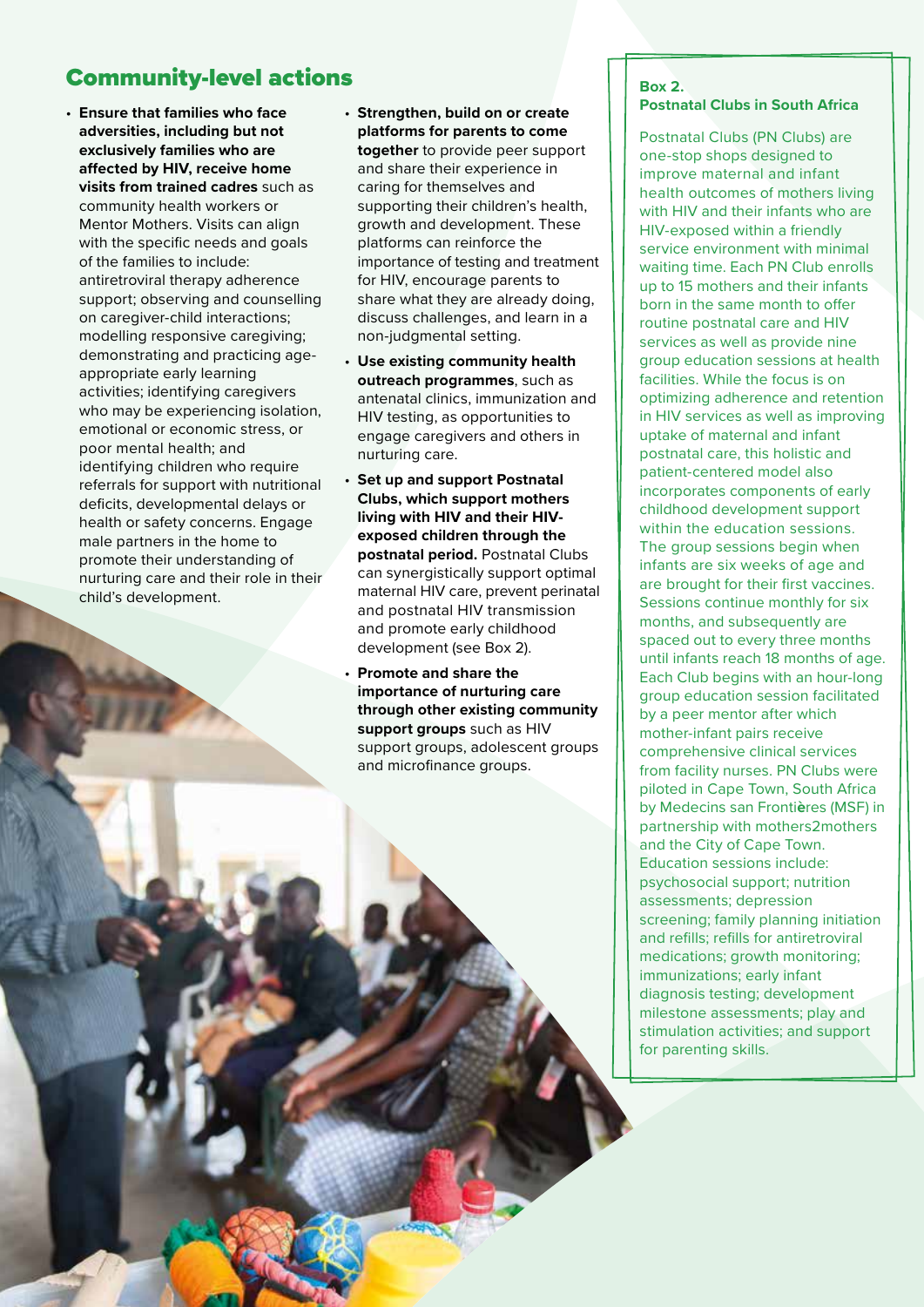### Selected Resources

#### **Applying a nurturing care lens within HIV prevention and care services**

Tanzania and Zambia – Strengthening services (Elizabeth Glazer Pediatrics Foundation) <https://www.pedaids.org/wp-content/uploads/2019/01/ECD-Brief-Jan.2019.pdf>and <https://www.pedaids.org/wp-content/uploads/2019/04/ECD-Tanzania-Brief.pdf>

Mozambique – Playboxes (PATH) [https://www.path.org/resources/playboxes-improving-health-facility-waiting-areas-mozambique](https://www.path.org/resources/playboxes-improving-health-facility-waiting-areas-mozambique-through-play/)[through-play/](https://www.path.org/resources/playboxes-improving-health-facility-waiting-areas-mozambique-through-play/)

#### **Training packages to support attention to early learning and responsive caregiving within health services**

WHO/UNICEF Care for child development. Geneva: World Health Organization, 2012 [https://www.who.int/maternal\\_child\\_adolescent/documents/care\\_child\\_development/en](https://www.who.int/maternal_child_adolescent/documents/care_child_development/en/) and [https://www.unicef.org/earlychildhood/index\\_68195.html](https://www.unicef.org/earlychildhood/index_68195.html)

Reach up and learn:<https://www.reachupandlearn.com/>

The essential package: Holistically addressing the needs of young vulnerable children and their caregivers affected by HIV and AIDS [https://resourcecentre.savethechildren.net/library/essential-package-holistically-addressing-](https://resourcecentre.savethechildren.net/library/essential-package-holistically-addressing-needs-young-vulnerable-children-and-their)

[needs-young-vulnerable-children-and-their](https://resourcecentre.savethechildren.net/library/essential-package-holistically-addressing-needs-young-vulnerable-children-and-their)

Nurturing care for early childhood development materials (PATH) <https://www.path.org/programs/maternal-newborn-child-health-and-nutrition/ecd-materials/>

### Acknowledgements

**Writing committee:** Amy Slogrove, Sheila Manji, Mark Tomlinson, Nandita Sugandhi, Bernadette Daelmans, Martina Penazzato, Shaffiq Essajee, Nande Putta, Fiona Burtt.

**Other contributors:** Lesley Bamford, Lisa Bohmer, Selina Bomani, Corinna Csaky, Helen Dale, Josephine Ferla, Nicholas Furtado, Oscar Kadenge, Ntombi Mazibuko, Elena McEwan, Nobuhle Mthethwa, Leseka Mukokomani, Morkor Newman, Ana Nieto, Bonaparte Nkomo Velephi Okello, Laura Oyiengo, Kathleen Powis, Andrew Prendergast, Emilia Rivadeneira, Nigel Rollins, Lorraine Sherr, Viva Thorsen, Evelyn Udedi, Moses Zulu.